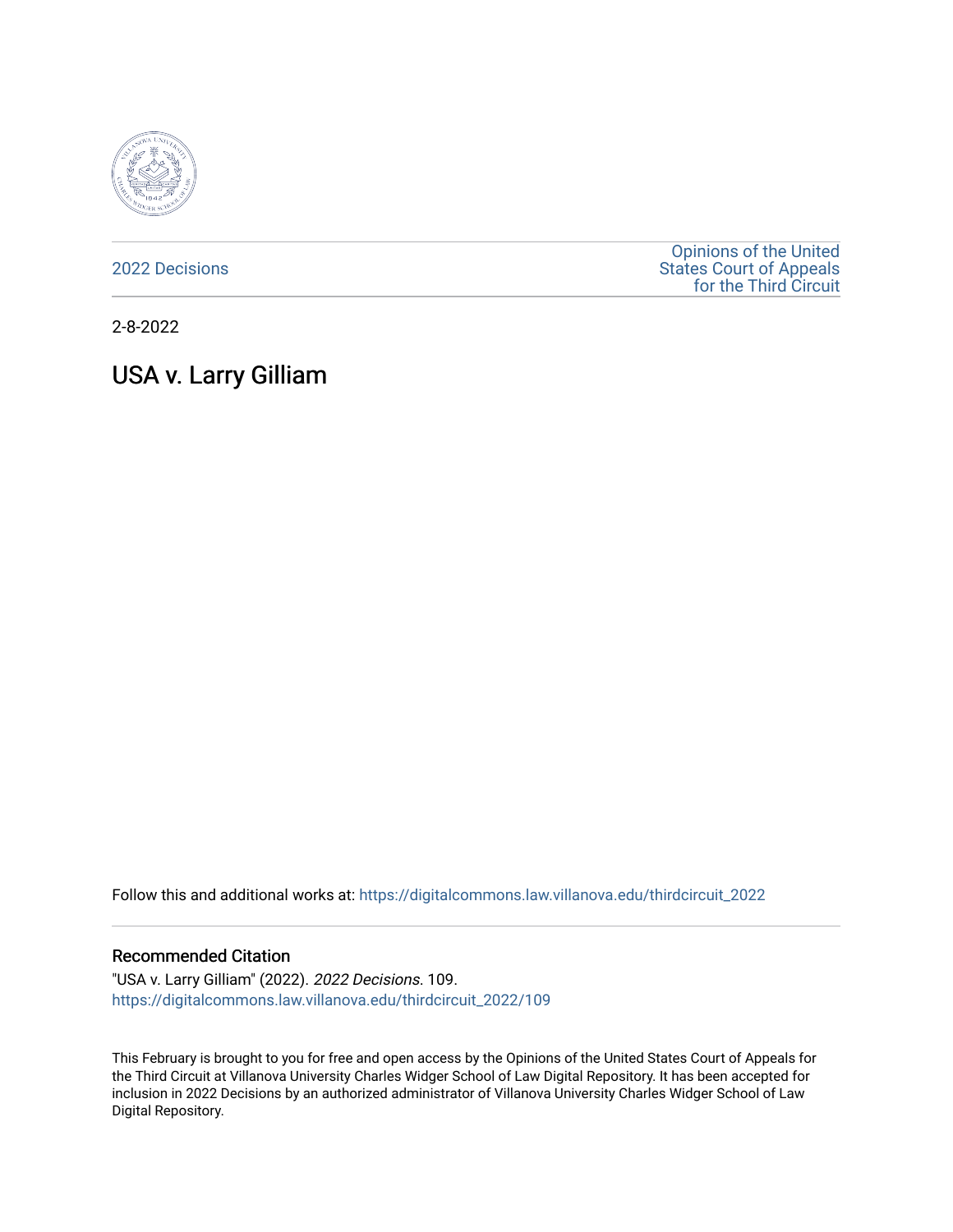## **NOT PRECEDENTIAL**

# UNITED STATES COURT OF APPEALS FOR THE THIRD CIRCUIT

# No. 21-1478  $\overline{\phantom{a}}$  , where  $\overline{\phantom{a}}$

 $\frac{1}{2}$ 

## UNITED STATES OF AMERICA

v.

## LARRY GILLIAM,

Appellant

Appeal from the United States District Court for the Middle District of Pennsylvania (D.C. Criminal Action No. 3-17-cr-00258-001) District Judge: Honorable Robert D. Mariani

Argued on November 17, 2021

 $\overline{\phantom{a}}$  , where  $\overline{\phantom{a}}$ 

Before: AMBRO, JORDAN and ROTH, Circuit Judges

(Opinion filed: February 8, 2022)

Frederick W. Ulrich (**ARGUED**) Quin M. Sorenson Office of Federal Public Defender 100 Chestnut Street Suite 306 Harrisburg, PA 17101

Counsel for Appellant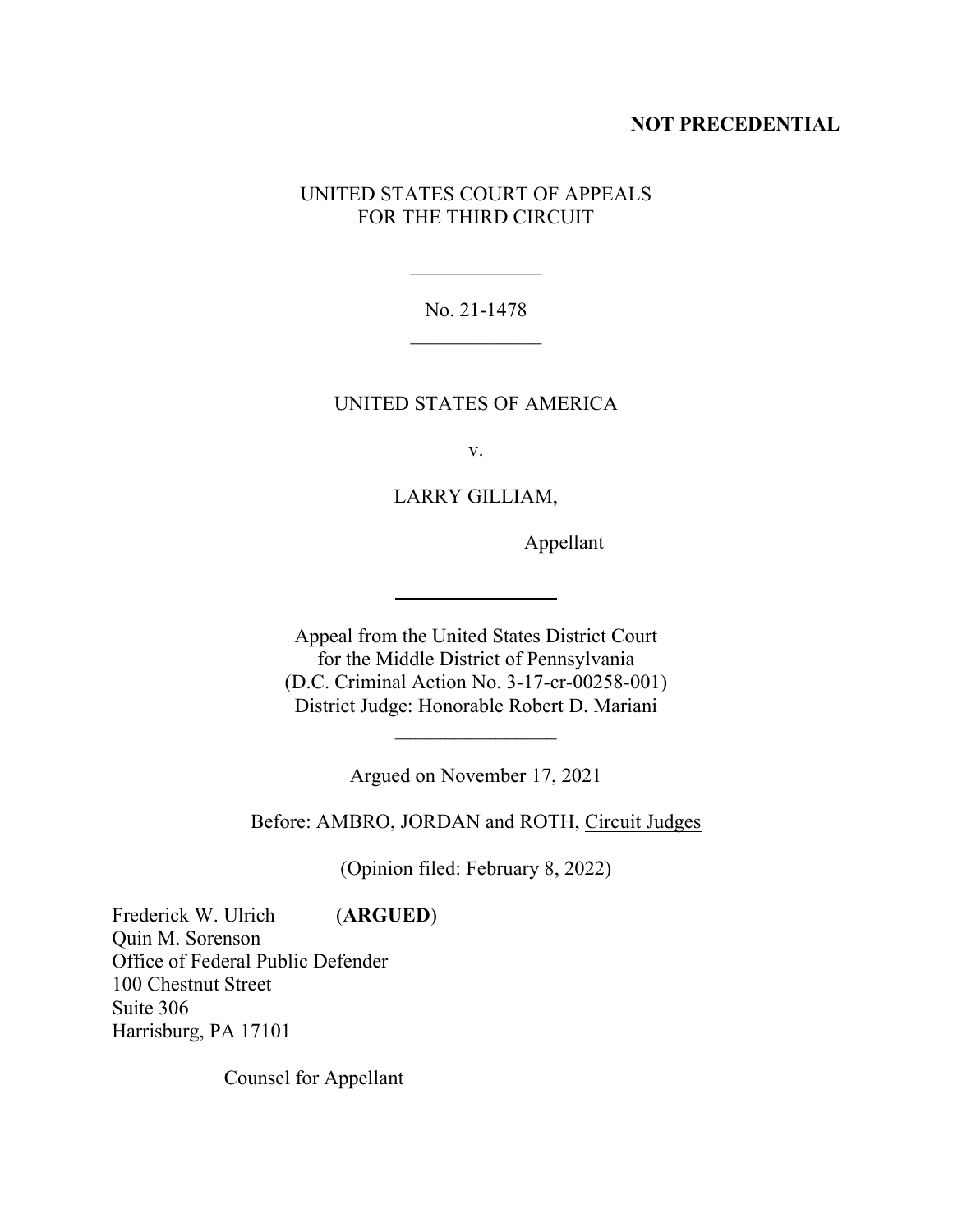Todd K. Hinkley (**ARGUED**) Office of United States Attorney 235 North Washington Avenue P.O. Box 309, Suite 311 Scranton, PA 18503

Counsel for Appellee

# OPINION\*  $\overline{\phantom{a}}$  , where  $\overline{\phantom{a}}$

\_\_\_\_\_\_\_\_\_\_\_\_\_\_\_\_

ROTH, Circuit Judge

Larry Gilliam pleaded guilty to one count of distribution and possession with intent to distribute heroin and carfentanil, in violation of 21 U.S.C. § 841(a)(1). The District Court sentenced him to fifty-seven months' imprisonment.

Before pleading guilty, Gilliam moved to suppress some of the drugs confiscated by the police. The District Court granted his motion. Nevertheless, as part of Gilliam's plea agreement, the government proposed that Gilliam's sentencing range under the United States Sentencing Guidelines would be based on all the drugs seized by police, including the drugs that the District Court had suppressed before sentencing. The Pre-Sentence Investigation Report based its recommended sentencing range on the total quantity of drugs seized by police.

<sup>\*</sup> This disposition is not an opinion of the full Court and under I.O.P. 5.7, does not amount to binding precedent.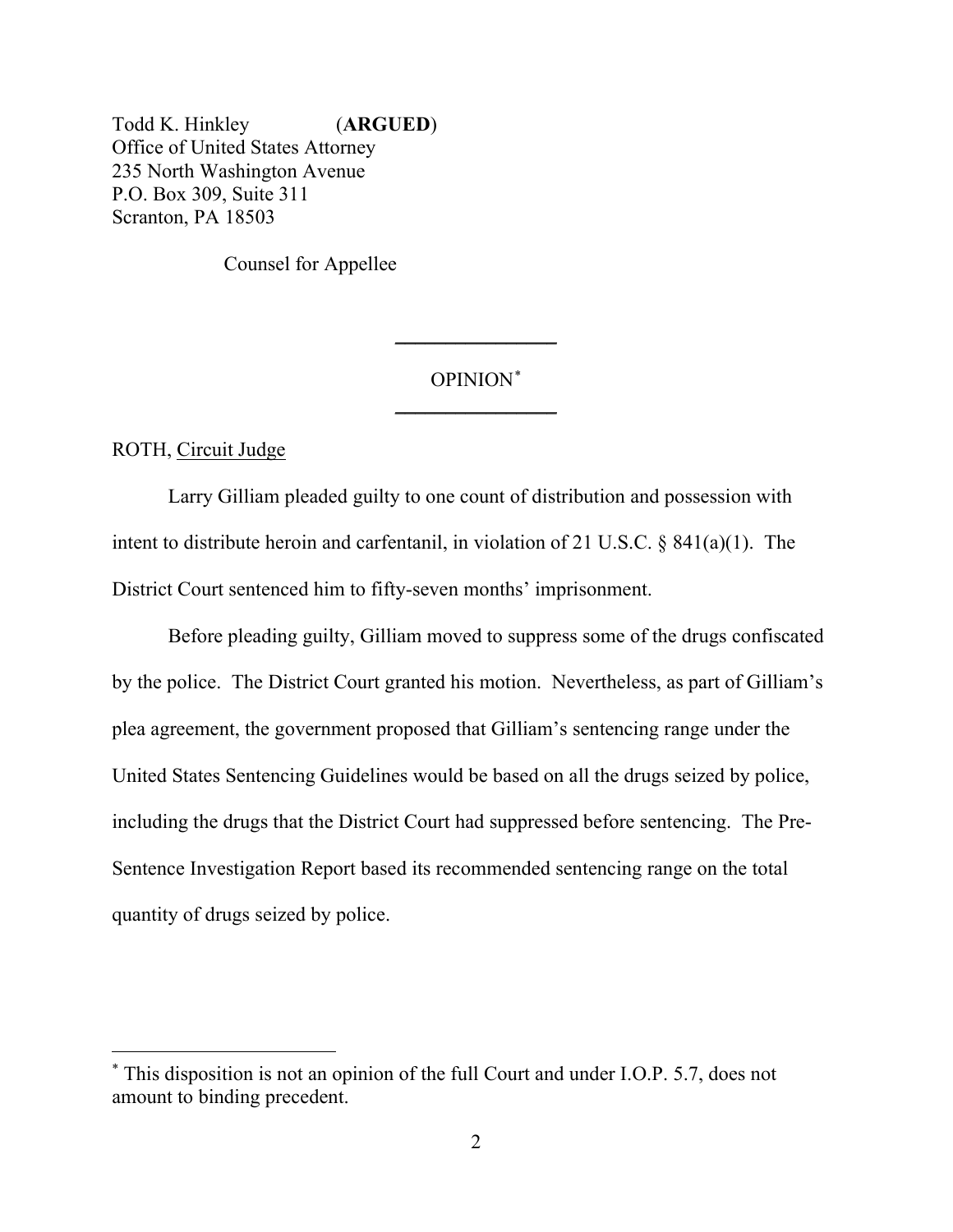At the sentencing hearing, Gilliam objected to the fact that his proposed sentencing range involved all the drugs seized by police; according to Gilliam, his sentencing range should have been calculated based on only the quantity of drugs legally obtained by police. In other words, Gilliam wanted the District Court, when calculating his sentencing range, not to consider the suppressed evidence. Relying on our decision in *United States v. Torres*, <sup>1</sup> which held that a district court may consider evidence suppressed for being obtained in violation of the Fourth Amendment when deciding the appropriate sentencing range, $2$  the District Court overruled Gilliam's objection.

Gilliam appealed.<sup>3</sup> He invites us to adopt the United States Court of Appeals for the Ninth Circuit's decision in *Verdugo v. United States*. 4 There, where the district court had found that the drugs were illegally seized for the purpose of enhancing the sentence, the Ninth Circuit determined that the exclusionary rule should apply and that the illegally obtained evidence should not have been considered when determining the defendant's sentence. 5 However, we refused to follow *Verdugo* in *Torres* because the facts in *Torres* did not present a situation "where the record showed that evidence was illegally seized *for the purpose of enhancing the sentence*."6

<sup>1</sup> 926 F.2d 321 (3d Cir. 1991).

<sup>2</sup> *See id.* at 325.

 $3$  The District Court had subject-matter jurisdiction under 18 U.S.C. § 3231. We have appellate jurisdiction under 28 U.S.C.  $\S$  1291 and 18 U.S.C.  $\S$  3742(a). We review issues of law raised by a district court's application of the United States Sentencing Guidelines de novo, and we review a district court's factual findings for clear error. *See, e.g.*, *United States v. Williams*, 917 F.2d 112, 113 (3d Cir. 1990).

<sup>4</sup> 402 F.2d 599 (9th Cir. 1968), *cert. denied*, 402 U.S. 961 (1971).

 $^5$  *Id.* at 612–13.

<sup>6</sup> *Torres*, 926 F.2d at 325 (emphasis added).